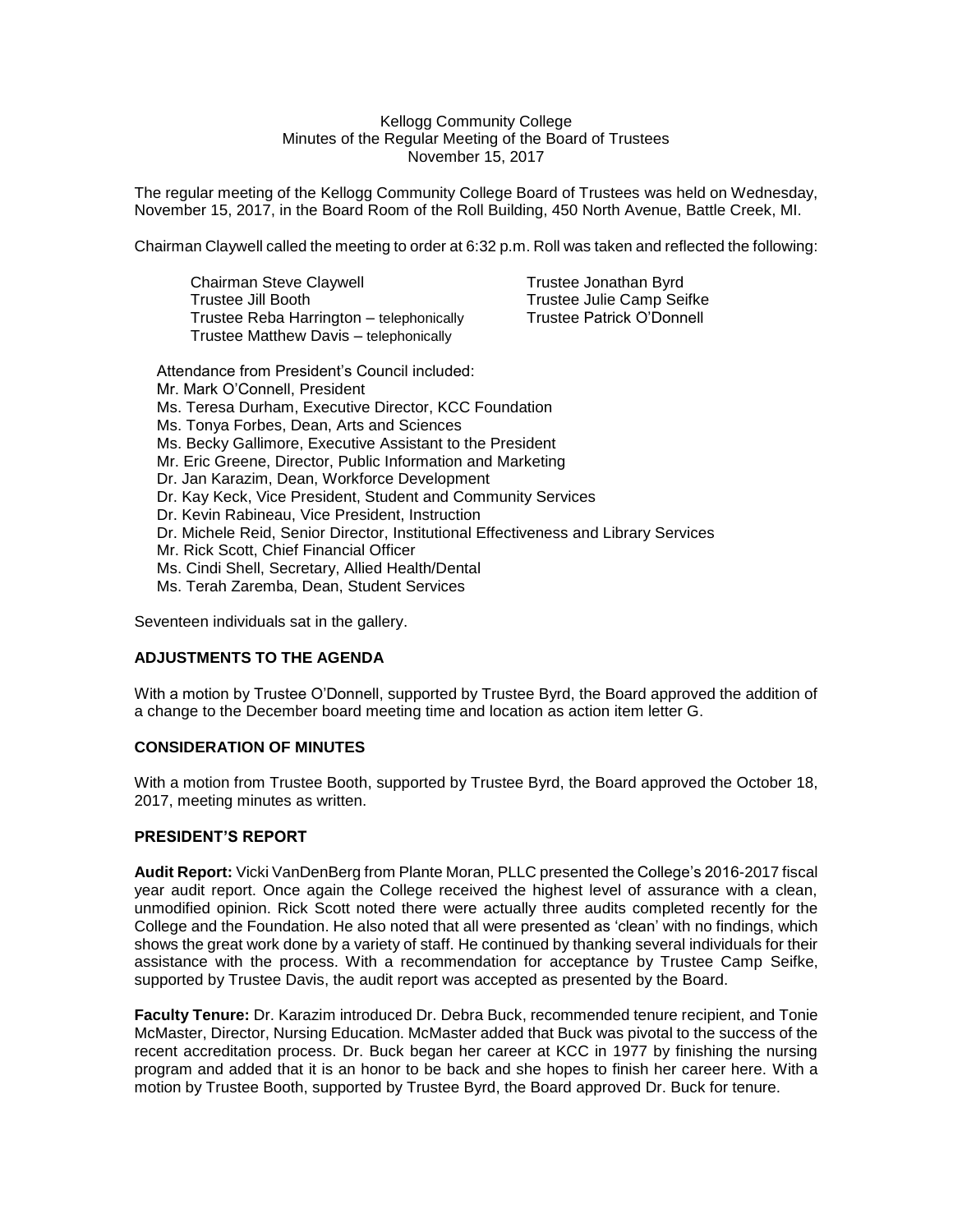**Support Staff Bargaining Unit:** Neville Mark, Support Staff UAW Representative, introduced newly elected co-chairs Cindi Shell and Melinda Hall and additional officers Gary Simison and Jean Rice. Mark stated that the recent election is a new page and the support staff is looking forward to being partners in solving issues for the College.

**GPI Mentor Circle:** Patrick Casey, Director, Career and Employment Services, and Tonya Forbes provided an update on work that has been completed through the Guided Pathways initiative and noted the College's acceptance into the Mentor Circle by the Michigan Center for Student Success (MCSS).

**WMU Partnership Update:** Work continues on the development of transfer pathways for those students wishing to continue their education at WMU. At a recent meeting hosted by WMU topics of discussion included reverse transfer, dual admission and clarity of credit equivalency. Several KCC programs will have WMU transfer guides ready for Fall 2018 registration.

**National Apprenticeship Week:** Becky Gallimore, Operations Manager of the Regional Manufacturing Technology Center (RMTC), provided an update on the events held November 13 at the RMTC in celebration of the U.S. Department of Labor's National Apprenticeship Week.

**MCCBOA Tuition Surveys:** Rick Scott shared information on the Gibson Survey and the Tuition and Fee Survey results recently compiled by the Michigan Community College Business Officers Association (MCCBOA). The College continues to be one of the most affordable within the State and is the most affordable within its ACS group.

**ESL (English as a Second Language) Update:** Tonya Forbes and Dr. Karazim provided an update on the work being done academically and within the manufacturing sector through customized training to assist KCC students and area employees with obstacles they may be facing due to a language barrier.

**BC Vision Quarterly Update:** A portion of the BC Vision Quarterly Update highlighting the second annual Bruin Boo! was shared with the Board. BC Vision partnered with KCC for the second annual event that drew approximately 2000 people to campus.

**Veterans Creative Works Exhibit:** President O'Connell encouraged the Board and visitors in attendance to stop by the LRC to view the various display pieces in the Veterans Creative Works Exhibit. The  $6<sup>th</sup>$  annual exhibit is being hosted by the 1<sup>st</sup> Battalion Support Division.

**KCC Foundation Update:** At the annual meeting held November 8, Joe Lopez, Superintendent of Branch Intermediate School District, became the newest member of the KCC Foundation Board of Directors. In other business, the Foundation Board accepted the audit report from Plante Moran and approved the issuance of an RFP for investment advisory services.

**21st Century Update:** President O'Connell shared the most recent pictures of the Miller Physical Education Building construction. The unusually mild weather has allowed it to remain very much on schedule. The Joint Capital Outlay Subcommittee approved the RMTC renovation project for construction authorization with a 14-0 vote. Once it is attached to a bill and signed by the Governor, work can begin on the developmental design phase.

**Scholarships and Grants:** The College received \$13,601.20 in scholarships over the past month.

### **BOARD REPORTS AND REQUESTS**

None.

## **CITIZEN/STAFF REQUESTS AND COMMENTS**

None.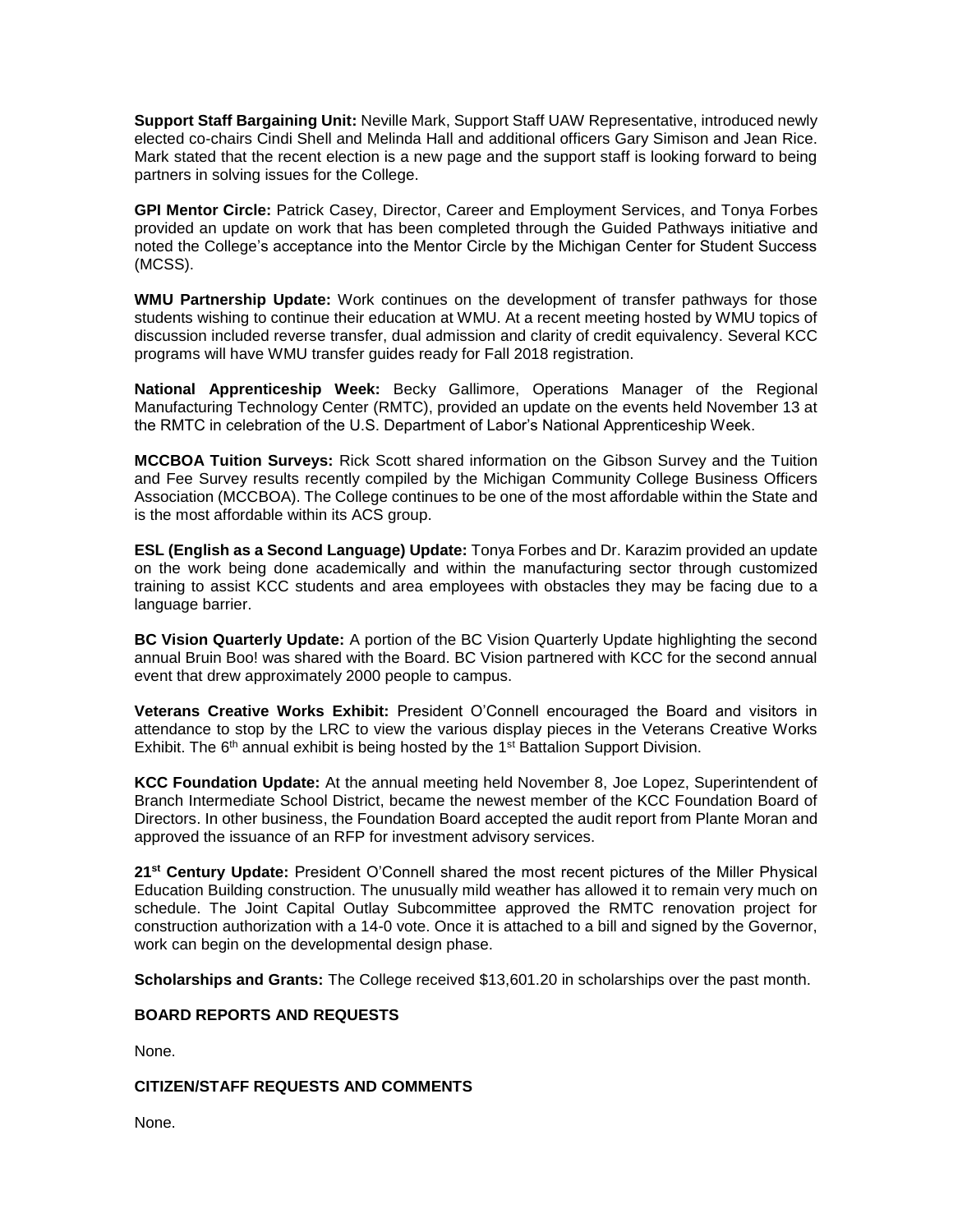## **ACTION ITEMS**

**Neurodiagnostic Technologist Program – Certificate and Degree and Computed Tomography (CT) Technologist Program - Certificate:** Trustee Booth made a motion to accept action items A & B together. The motion was supported by Trustee O'Donnell and the Board approved the programs with their respective certificates and degree after a brief update by Dr. Karazim. Please review the President's Letter for a more in depth explanation of the programs.

**Revision to the College's Investment Policy:** With a motion by Trustee Camp Seifke, supported by Trustee O'Donnell, the Board approved a revision to the College's Investment Policy that will provide more clarity for what the College's Investment Officers are allowed to invest in and also adds an additional investment option to improve the College's investment income. Recommendation for approval of the policy was made by the Audit and Finance Committee.

**Fiscal/Budget Reserves and General Fund Unrestricted Net Asset (a.k.a. Fund Balance) Policy:** With a motion by Trustee Davis, supported by Trustee Byrd, the Board approved adoption of the new policy which demonstrates good stewardship of the College's operating resources and reserves, as well as the establishment of a fund balance range that is acceptable and provides for a structure of reporting to the Board should the fund balance fall outside of the range. This policy was also recommended for approval by the Audit and Finance Committee. Trustee Camp Seifke, a member of the committee, added that putting the policy on paper was simply a reflection of what has already been taking place.

**Financials:** The Board approved the October 2017 financial statements with a motion by Trustee Byrd, supported by Trustee Booth.

**Personnel Items:** With a motion by Trustee Byrd, supported by Trustee O'Donnell, the Board approved the following personnel items:

| <b>New Hire</b> |  |
|-----------------|--|
|-----------------|--|

| Sammi Jones                   | Clerk, Records and Registration<br>(effective December 4, 2017, Support Staff, O&C II, Step 3,<br>2017-2018 hourly rate \$17.37)                                                   |
|-------------------------------|------------------------------------------------------------------------------------------------------------------------------------------------------------------------------------|
| Trevion Thomas                | Student Success Coach*<br>(effective October 30, 2017; Administration, Professional 1, 2017-<br>2018 salary \$45,212 pro-rated for the remainder of the 2017-<br>2018 fiscal year) |
| <b>Position Transfer</b>      |                                                                                                                                                                                    |
| <b>Pernell Gibson</b>         | Academic Advisor<br>(effective November 27, 2017; Manager 2, 2017-2018 annual<br>salary \$48,240 pro-rated for the remainder of the 2017-2018<br>fiscal year)                      |
| <b>Reclassification</b>       |                                                                                                                                                                                    |
| Jorge Zeballos                | Executive Director, Center for Diversity and Innovation* (effective July 1,<br>2017, Administration, Chair/Director, \$82,755)                                                     |
| <b>Tenure Recommendations</b> |                                                                                                                                                                                    |

| Debra Buck | Instructor, Nursing |  |
|------------|---------------------|--|
|------------|---------------------|--|